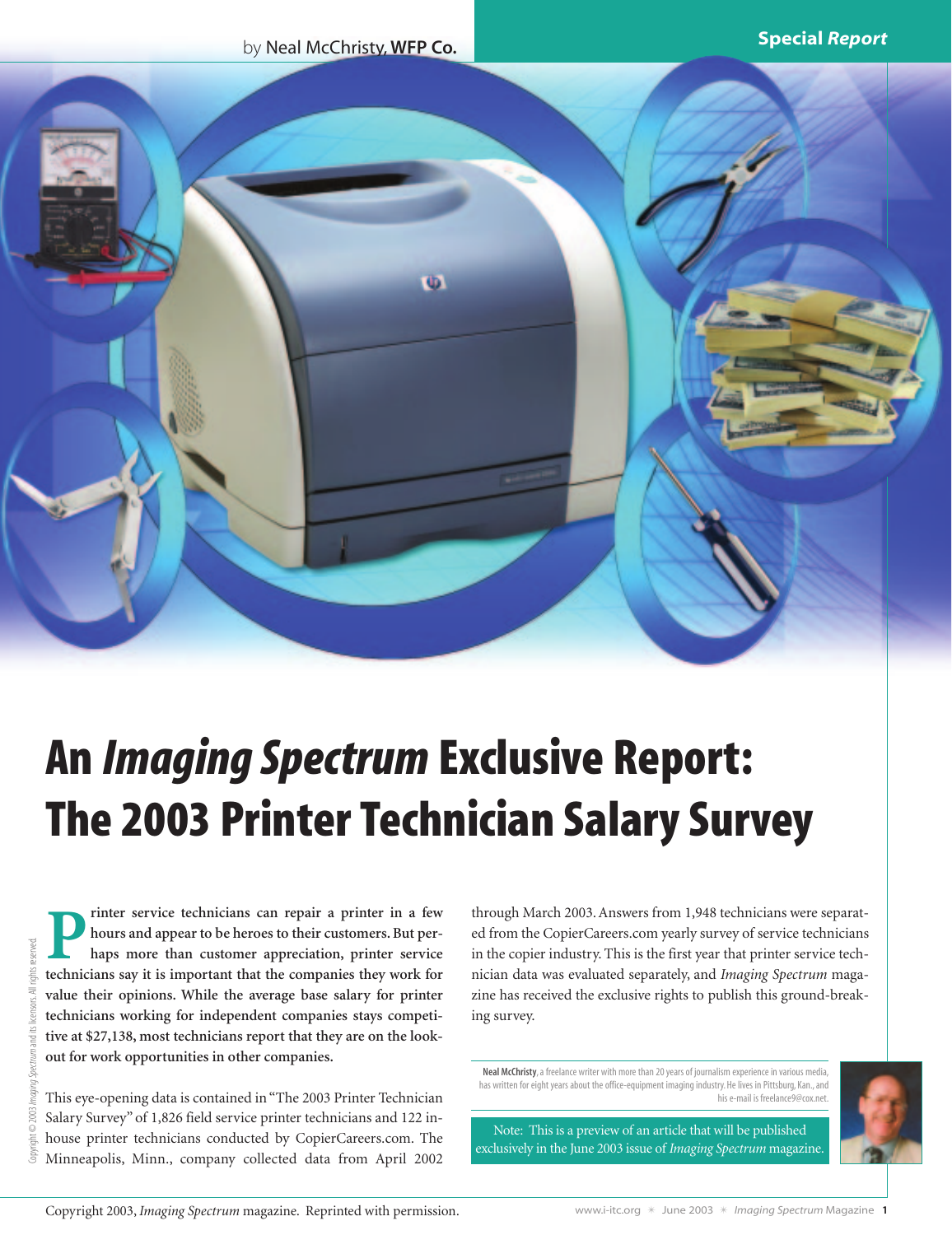Here are some pertinent facts about those who responded to the survey:

- Respondents were 96 percent male and 4 percent female, and averaged 24.3 years of age.
- Ninety-eight percent of the printer service technicians worked for a company with fewer than 25 employees, and 2 percent said that they worked for a company with 25 to 30 employees.
- Respondents report working an average of 2.8 years for their present company.
- Printer technicians reported working an average of 44 hours per week (up from 41 hours the previous year).

#### **The Big Picture**

Overall, high-tech jobs have declined. The American Electronics Association reports a decline of 560,000 high-tech jobs in the United States in the two-year period from January 2001 to December 2002, based on data from the U.S. Bureau of Labor Statistics. In December 2002, there were 5.1 million jobs in the high-technology industry and most of the decline occurred in high-tech manufacturing, which showed a 20 percent drop. In the CopierCareers.com survey, only 2 percent of the printer technicians said that they were not actively or "somewhat actively" looking for a different job.

## **Figure 1:** If Seeking Employment, **Why Are You Looking for a New Job?**\*

| <b>Percent</b> |
|----------------|
| 58             |
| 54             |
| 51             |
| 44             |
| 32             |
| 32             |
| 21             |
| 13             |
| 6              |
|                |
|                |
|                |
|                |

Finding another job becomes easier in both the copier and printer industries as the convergence of technologies in the machines continues. The growing similarities in copiers and printer technologies have provided new opportunities for OEM-trained copier technicians in the printer industry, according to Paul Schwartz, president of CopierCareers.com. "The printer dealers benefit by hiring OEM-trained copier technicians who can save the dealer thousands of dollars in training costs and add the necessary skill set to the expanding product lines," he said. OEMs trained a quarter of the printer technicians. The survey showed 71 percent were also high school graduates, 1 percent had some college and 4 percent received training in a technical or trade school.

## **Convergence or Convenience?**

At Cartridge Technologies, Gaithersburg, Md., there are six printer technicians, according to Bragi Valgeirsson, the founder of the 12 year-old company. His technicians have trained for servicing copiers over the past year, and the company will likely hire a full-time copier service specialist in the future. Cartridge Technologies pays a bonus for finished certification, Valgeirsson said, and technicians travel for hands-on training once a year. In addition, the company tries to help technicians get the information they need by providing them with service manuals on CDs and PCs for in-house support and for looking up error codes and information on machines. "Nothing bugs a technician more than being left alone out there," Valgeirsson said.

Cartridge Technologies is expanding to the copier segment because customers have requested the company to become more of a "onestop shop." Often, when working on a printer or fax machine, customers will ask if the printer technician can also work on the copier. The main reason for moving into this option is customer inquiry, Valgeirsson explained, rather than the convergence of copiers and printers. He predicted that a number of printer service companies that later migrated to faxes and color printers would be moving into the copier field. But, he added, forecasts had overstated the impact of copier/printer convergence on the printer industry as had forecasts that predicted the dominance of color.

Schwartz of CopierCareers.com noted the demand for copier technicians to cross to the printer world, "as they have the training and experience that the printer dealers are finding necessary to obtain as their product lines expand. We observe a large amount of migration from the copier industry to the printer industry," Schwartz said."We do not notice a large amount of migration from the printer to the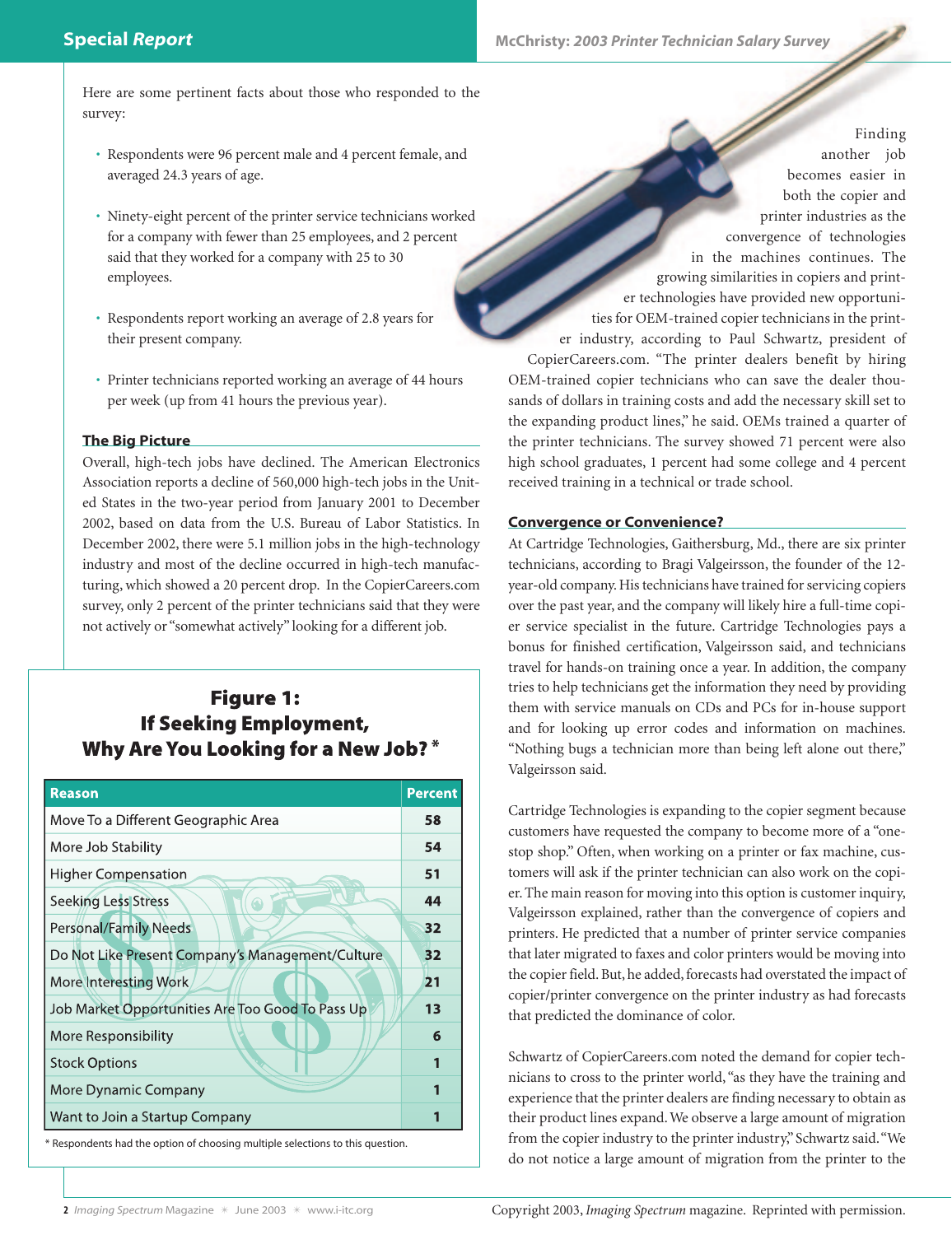copier industry. Until recently, we rarely saw copier technicians crossing over to the printer world; today it is becoming commonplace. Conversely, in the past, we saw numerous printer technicians cross over to the copier world; today they tend to stay put and increase and evolve their technological skill set within the printer industry."

#### **Seeking Work Elsewhere**

There is no doubt that convergence has improved the chance to look for other work, and 86 percent of the printer technicians surveyed were actively seeking a job with a different employer. The survey showed 12 percent "somewhat" actively looking for a different job and 2 percent were not. **Figure 1** is a summary of the reasons given for seeking other work.

Valgeirsson noted that there are several distinct employment groups in the printer-service area. One group is constantly moving, sometimes working six months and leaving for another company. Some technicians leave to start their own businesses. Another group moves on after finding little support or challenges with a company. (Valgeirsson commented: "They have a legitimate reason for wanting to move on.") And, of course, there is the third group comprised of good technicians the company wants to keep.

#### **The Question of Salary**

As this table shows, salary is not the primary consideration for seeking a new job, but it does matter in the overall employment picture. Technicians'salaries showed an average increase of 7.76 percent during the year of the survey. The average salary was \$25,182 for the previous year and \$27,138 for the current year. That increase is almost double that of the national average,which reflected a 3.9 percent increase in wages among private sector employees. Salaries were supplemented by bonuses and other cash payments, amounting to an average of \$1,765 per technician. While pay may be only one of the reasons technicians gave for seeking a new job, other questions show that pay does matter on the job.

Technicians were asked to check up to seven of the job-related components that mattered the most. Base pay rated first. The second most cited reason to look for another job reflects a less tangible



cause, that "my opinion and knowledge is valued." **Figure 2** offers the top 10 responses to this part of the survey.

## **Figure 2: What Matters Most to You About Your Job?** \*

| <b>Reason</b>                                                                  | <b>Percent</b> |
|--------------------------------------------------------------------------------|----------------|
| 1. Base Pay                                                                    | 62             |
| 2. My Opinion and Knowledge is Valued                                          | 54             |
| 3. Company's Understanding of the<br>Importance of IT (Information Technology) | 51             |
| [Tied With:]                                                                   |                |
| 4. Benefits                                                                    | 51             |
| 5. Job Stability                                                               | 46             |
| 6. Financial Stability of Company                                              | 45             |
| 7. Skill Development/Educational/<br><b>Training Opportunity</b>               | 44             |
| 8. Prestige/Reputation of the Company                                          | 36             |
| 9. Recognition for Work Well Done                                              | 33             |
| 10. My Work (Job) is Important to the<br><b>Company's Success</b>              | 29             |

Next in line in this list were such items as "potential for promotion" at 25 percent, feedback on performance and regular coaching at 20 percent each, and the ability to work with leading-edge technology at 19 percent.

## **Health Benefits Top Other Non-cash Rewards**

As for non-cash and indirect cash rewards, the top benefit (87 percent) was health insurance. The trend of companies to educate their own showed in the certification reimbursement given to 78 percent of the people in the survey, while 54 percent said that they received further education and training as a non-cash and indirect cash benefit. Fifty-six percent received a company car or car allowance. Three percent received stock options. There were also some other "perks." Two percent received company-paid phone/fax/DSL/cable modem lines and 2 percent had tuition reimbursement for attending college. Only 1 percent reported onsite daycare or daycare subsidies, sabbaticals or extended vacations, or a stock-purchase plan. Satisfaction with the overall compensation package is reflected in **Figure 3.** (on next page)

Technicians were also asked about the reasons for receipt of direct cash payments or bonuses. Personal performance garnered the most such bonuses at 48 percent, followed by certification/training at 21 percent. Technicians were also rewarded for a project milestone completion (9 percent). Some respondents (8 percent) reported receiving a "hot skill